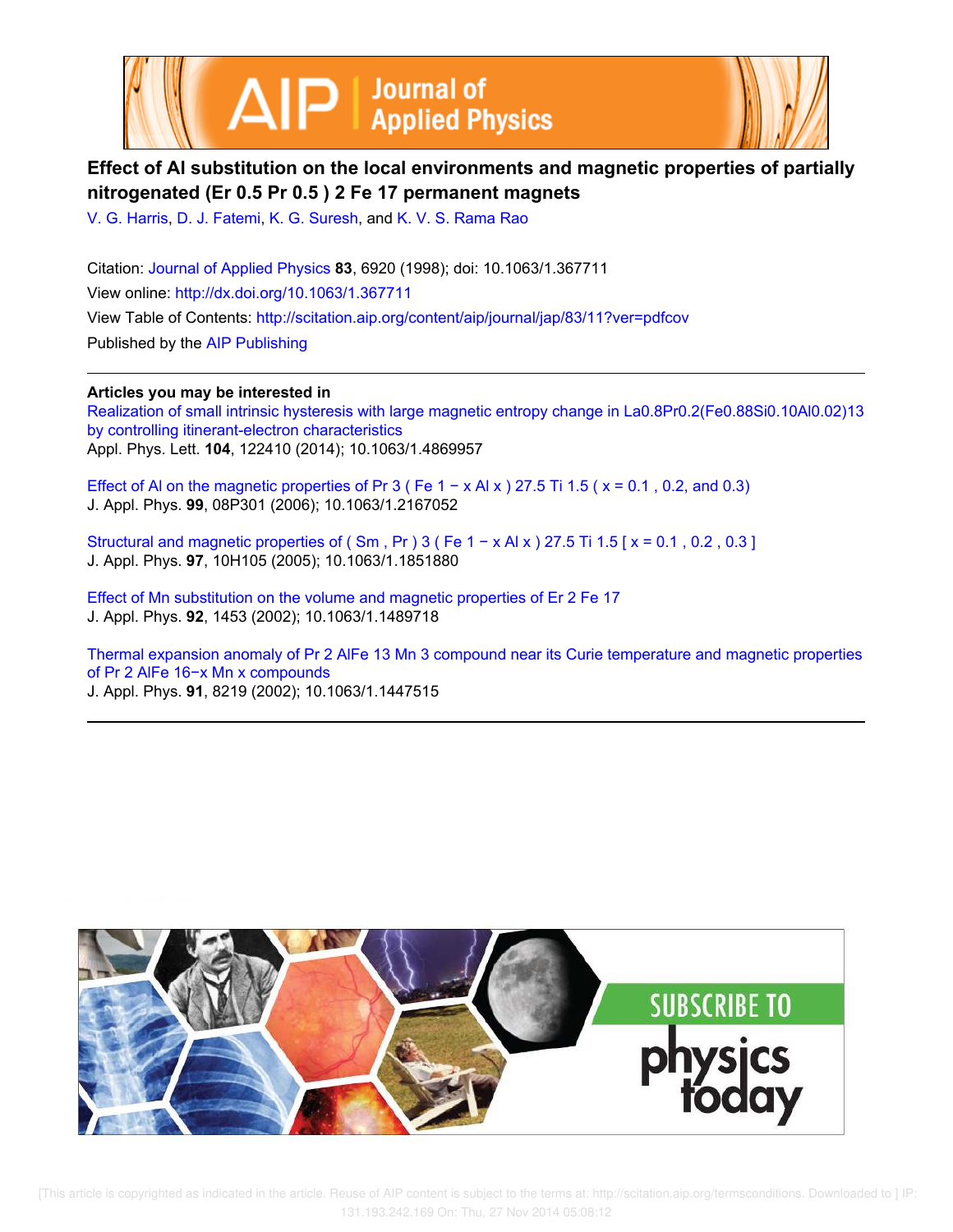# **Effect of Al substitution on the local environments and magnetic properties of partially nitrogenated** "**Er0.5Pr0.5**…**2Fe<sup>17</sup> permanent magnets**

V. G. Harris and D. J. Fatemi

*U.S. Naval Research Laboratory, Washington, D.C. 20375*

K. G. Suresh and K. V. S. Rama Rao

*Department of Physics, Indian Institute of Technology, Madras-600 036, India*

Extended x-ray absorption fine structure measurements of the Fe K, and Pr and Er  $L_{III}$  absorption edges, were carried out to elucidate the relationship between the local structure and magnetism in Al substituted, partially nitrogenated  $(Er_{0.5}Pr_{0.5})_2Fe_{17}$  permanent magnets. We find that the nitrogenation acts to dilate both the Fe–Fe and the  $(Pr, Er)$ –Fe bonds, thus raising the  $T_c$  via a magnetovolume effect. However, nitrogenation of Al-substituted samples acts to decrease the average Fe–Fe bond distance, thus reducing the exchange on the Fe sublattice and lowering  $T_C$ relative to the nitrogenated parent compound. This is opposite to the trend measured in systems when N is absent. © 1998 American Institute of Physics. [S0021-8979(98)36011-9]

### **I. INTRODUCTION**

In recent years the magnetovolume enhancement of the magnetic properties in the  $R_2T_{17}$  (R: rare earths) permanent magnet compounds has been the subject of much activity. This trend has been spurred largely by the discovery that nitrogenation of these compounds expands the transition metal sublattice and results in a significant increase in the Curie temperature  $(T_C)$ .<sup>1–3</sup> Following in this vein, others have experimented with the substitution of Al and Ga with mixed results. $4-8$  For example, combining neutron diffraction (ND) and Mossbauer effect (ME) measurements, Long et al.<sup>4</sup> and Yelon et al.<sup>5</sup> have reported compressive studies of the structure and magnetic properties of Al substituted  $Nd<sub>2</sub>Fe<sub>17</sub>$ . This group of researchers have also reported similar styled investigations of the effects of nitrogenation on  $Nd_2Fe_{17}^9$  and  $Pr_2Fe_{17}$ , <sup>10</sup> and the effects of Ga substitution in the  $Nd_2Fe_{17}$  system.<sup>6</sup> Suresh and Rama Rao (SRR) have reported on the magnetic, structural and transport properties of the  $(Er_y Pr_{1-y})_2Fe_{17}$  compounds,<sup>11,12</sup> as well as the effects of Al substitution, $8$  nitrogenation,<sup>12</sup> and the combined use of Al substitution and nitrogenation on these properties.<sup>7,13</sup>

In the case of  $Nd_2Fe_{17-x}Al_x$ , Long and Yelon report a near-linear increase in lattice parameters and unit cell volumes with increasing *x*. A similar result was found by Suresh and Rama Rao in the  $(Er_y Pr_{1-y})_2Fe_{17-x}Al_x$  system. The  $T_c$  is reported to increase with increasing Al content for the  $Nd_2Fe_{17-x}Al_x$  samples, reaching a maximum near *x* = 3.5. For the  $(Er_y Pr_{1-y} )_2Fe_{17-x}Al_x$  samples,  $T_C$  reaches a maximum for  $x=3$ , then drops precipitously for  $x>4$ . The agreement between these results and those of Long *et al.*4,9,10 and Yelon *et al.*<sup>5</sup> suggest that the choice of  $R$  plays a minor role in the effect of both Al substitution and nitrogenation.

When Al substitution and nitrogenation are used in conjunction these trends appear to be violated. Taking the case of  $(Er_{0.5}Pr_{0.5})_2Fe_{17-x}Al_xN_y$ , where  $y=1$  and  $x=0-5$ ,  $T_C$ decreases from the nitrided parent compound with increasing *x*, ultimately having no effect on the  $T_c$  for  $x > 4$ . This result appears to be closely related to the degree of nitrogenation achievable when the parent compound contains Al substituted for Fe. Suresh and Rama Rao report, in agreement with Buschow *et al.*, the amount of nitrogen one can incorporate into the 2:17 structure is inversely proportional to the amount of Al, with *y* decreasing with increasing *x* until  $y=0$  for  $x=6.7$ 

In this article, we explore the effects of Al substitution on the local structure and magnetism of the permanent magnet,  $(Er_{0.5}Pr_{0.5})_2Fe_{17-x}Al_xN_y$ .

#### **II. EXPERIMENT**

The compounds were prepared by arc melting elements of 99.9% purity for Pr and Er and 99.99% purity for Fe and Al under dynamic positive pressure of Ar gas. The melted ingots were then homogenized at 900 °C for 7 days. The nitrogenation was carried out using a high pressure apparatus that was specifically designed for this purpose. The degree of nitrogenation was measured by monitoring the pressure drop in the reactor due to absorption by the sample. This apparatus is described in detail in Ref. 12.

Powder x-ray diffraction, using a fixed anode Co target, verified that all samples were nearly pure phase, with some having trace amounts of  $\alpha$ -Fe. For the range of Al substitution that we study here,  $0 \le x \le 3$ , the *a* and *c* parameters are measured to increase  $\sim$ 1%.

Magnetization measurements were carried out using a PAR vibrating sample magnetometer in the temperature range of  $28-800$  K, and Mossbauer effect (ME) measurements using a conventional fixed acceleration spectrometer with a 20 mCi  $57$ Co source embedded in a Rh matrix over a temperature range of 18–700 K. We direct the reader to Refs. 7 and 13 for details of the long-range-structure and magnetic properties of these samples.

In preparation of x-ray absorption measurements the powder samples were spread onto 3M Scotch Magic Tape™. Multiple layers of these powdered tapes were stacked in order to tailor the amount of absorption by the sample at the absorption edge being measured. This was done so as to optimize the signal to noise and to improve the uniformity of the sample exposed to the radiation. The x-ray absorption coefficient, in the range of the Fe K and Pr and Er  $L_{III}$  ab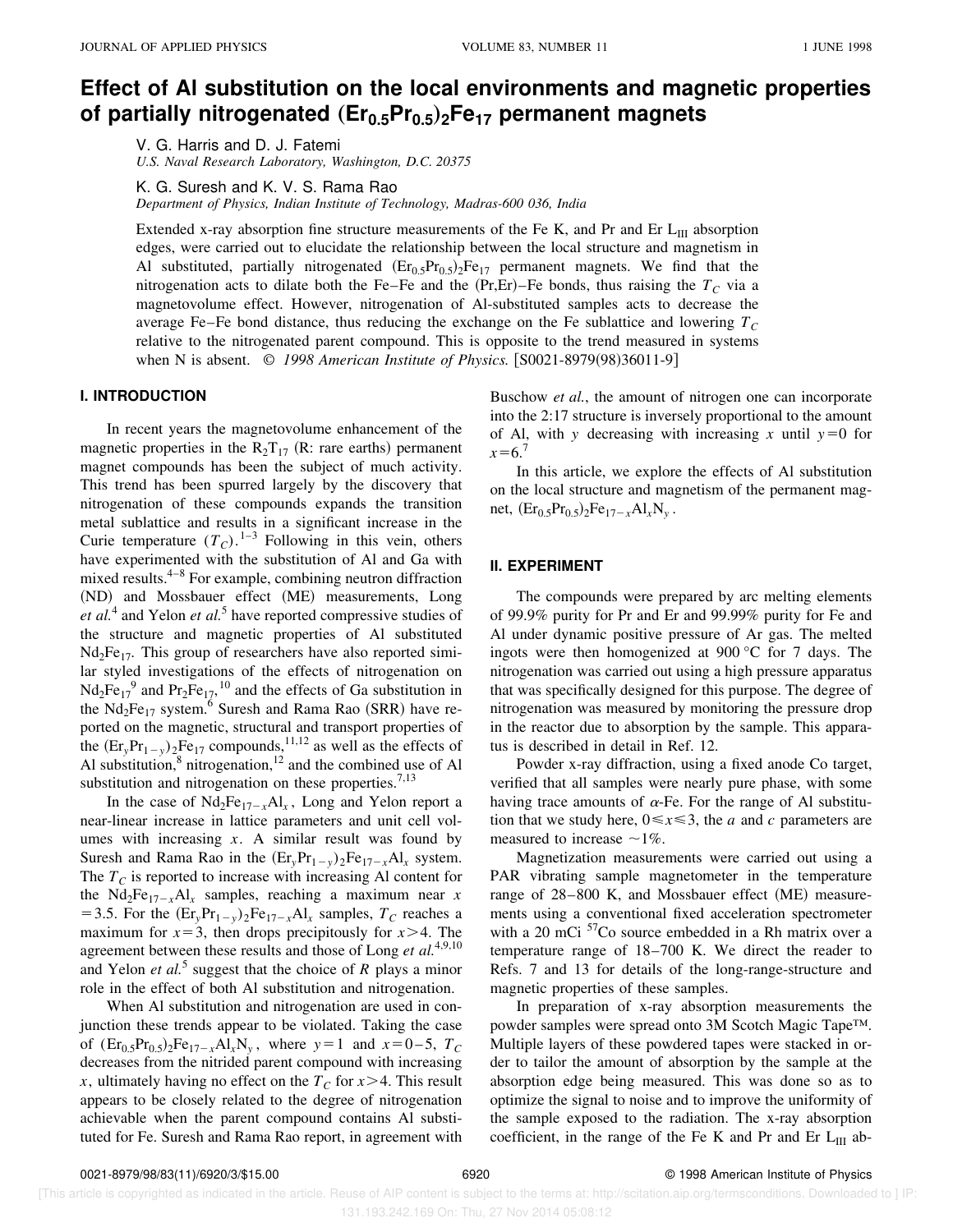sorption edges, were measured in transmission mode using the  $X23B$  beamline<sup>14</sup> at the National Synchrotron Light Source (Brookhaven National Laboratory).

Following the procedural steps outlined in Ref. 15, the extended fine structure above the absorption edge was isolated, normalized to the edge energy and step height, and converted to photoelectron wave vector space (*k*). In *k* space, a cubic spline background was fit and removed from the data to minimize the nonoscillatory atomic background curvature. these data were then Fourier transformed (FT) to radial coordinates for examination of the local environments around the absorbing atoms. In this form the FT peaks are offset from their true bond distances by an electronic phase shift.

Quantitative analysis of the local environment around Fe, Pr, and Er was performed by Fourier-filtering the NN peak in the FT EXAFS spectra and least squares fitting these data with simulated single-scattering EXAFS data generated using the FEFF (vs 6) codes of Rehr *et al.*<sup>16</sup> This type analysis provides a quantitative measure of the nearest neighbor (NN) distance (i.e., bond lengths), Debye–Waller coefficients (DWCs) (i.e., thermal and static atomic disorder), and the coordination number, i.e., the total number of atoms contributing to the local coordination sphere around the absorbing atoms.

#### **III. RESULTS AND DISCUSSION**

We are limited by space considerations and provide only EXAFS analysis of the Fe K and Pr  $L_{III}$  EXAFS. The Er  $L_{III}$ analysis is omitted here and will be presented elsewhere.

Figure 1 is a plot of the FT Fe EXAFS collected from the Al-substituted and nitrided samples, together with data for the parent compound. These data have been analyzed using identical background removal procedures and FT parameters, and are plotted on the same axes to allow for direct comparison. The *x* axis is limited to 1.0 Å  $\lt$ *r* $\lt$ 5.0 Å to allow a clear inspection of the NN region. Samples having  $x=0$ ,  $y=1$ ;  $x=0$ ,  $y=0$ ; and  $x=3$ ,  $y=1$ ; are plotted with error bars that were calculated to reflect both the statistical uncertainty and the error introduced to the data from the procedural steps prior to and including the Fourier transformation. The inset panel depicts a plot of the average Fe– Fe/Al bond distance (henceforth denoted  $\langle r \rangle_{\text{Fe}-\text{Fe/A1}}$  and the average Fe–Fe/Al DWC (henceforth denoted  $\langle DWC \rangle_{Fe-Fe/Al}$ ) calculated for the atoms contributing to the NN peak as a function of *x*. Values coinciding to the parent compound are to provide a reference baseline.

In the FT data of Fig. 1 we see that significant structural change occurs around the Fe atoms with the substitution of Al. These are most visible as changes in the Fourier peak amplitudes appearing over 2  $A < r < 5$  Å and a shift in the position of the NN Peak. Because the NN peak of Fe is dominated by other Fe and Al atoms that are distributed on 4 inequivalent sites  $(i.e., 6c, 9d,18f,18h)$  we opt to describe the environment as an average Fe–Fe/Al bond unless otherwise specified. This simplification reduces the number of adjustable parameters in our fitting analysis from as many as 12 to no more than 3.



FIG. 1. Fourier transformed Fe K EXAFS for  $(Er_{0.5}Pr_{0.5})_2Fe_{17-x}Al_xN_y$ where  $x=0, 1, 2$  and 3 and  $y=0, 1$ . A  $k^3$ -weighting was applied to a  $k$ -range of 2.3–13.25  $A^{-1}$ . The inset panel depicts a plot of the percent change in the calculated average Fe–Fe/Al bond distance and the Debye– Waller coefficient for the Fe coordination sphere relative to the same in the parent compound. These data were deduced from a least-squares fitting of a FF *r* range indicated by the arrows.

Upon nitrogenation the  $\langle r \rangle_{\text{Fe-Fe/A1}}$  increases 0.9% from that of the parent compound. This result is a direct measurement of the dilation of the Fe coordination sphere which reflects the expansion of the Fe sublattice and accounts for the widely reported increase in Curie temperature experienced when the 2:17*s* are nitrided. With the substitution of Al we observe that  $\langle r \rangle_{\text{Fe-Fe/A1}}$  decreases abruptly  $(-0.6\%)$ , plateaus, and then continues its decrease. Although, others have reported a unit cell volume increase with the substitution of small amounts of Al  $(x<4)$  (sans N),<sup>4,8</sup> we observe that in partially nitrided samples, the Al acts to contract the Fe coordination sphere relative to the nitrided baseline. This contraction is no doubt responsible for the measured decrease in Curie temperature in these compounds, and is consistent with the ME results of Suresh and Rama  $Rao<sup>13</sup>$  who found that the  $T_c$  and the HFF of all Fe sites reduce with increased Al content for these samples.

The  $\langle DWC \rangle_{Fe-Fe/A1}$  increases with increased Al content for  $0 \le x \le 2$ , and experiences a relative decrease for  $x=3$ . Because it is reasonable for one to assume that the thermal component to the DWC does not change appreciably with *x*, this trend largely reflects the static displacements of atoms about their mean bond distance. The abrupt reversal in the DWC for  $x=3$ , and the corresponding reduction in the  $\langle r \rangle_{\text{Fe-Fe/A1}}$ , signals increased ordering and a closer packing of atoms around the Fe atoms for  $x=3$ .

In separate fitting analyses, the Fe–Al correlations were fit simultaneously with the Fe–Fe correlations in the same manner as described in Sec. II B. These fitting results (not shown) indicate that the Fe–Al bond undergoes an abrupt decrease for  $x=3$ . The most plausible explanation of this result and the behavior of the average Fe environment is a